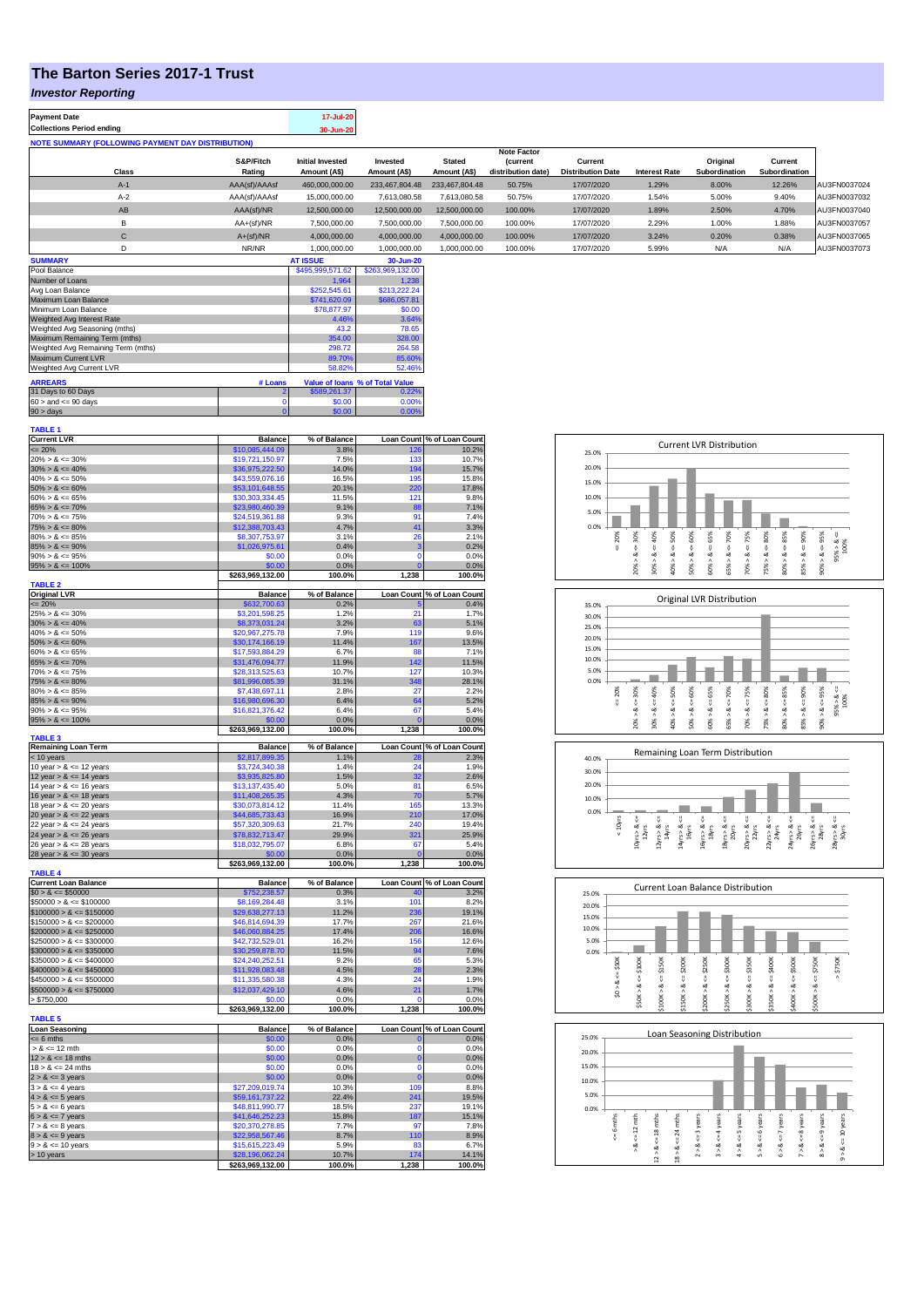## **The Barton Series 2017-1 Trust**

## *Investor Reporting*

| <b>Payment Date</b>                         |                                     | 17-Jul-20         |                |                            |
|---------------------------------------------|-------------------------------------|-------------------|----------------|----------------------------|
| <b>Collections Period ending</b>            |                                     | 30-Jun-20         |                |                            |
| <b>TABLE</b>                                |                                     |                   |                |                            |
| Postcode Concentration (top 10 by value)    | <b>Balance</b>                      | % of Balance      |                | Loan Count % of Loan Count |
| 2650                                        | \$6,180,238,30                      | 2.3%              | 31             | 2.5%                       |
| 6210                                        | \$4,996,613.41                      | 1.9%              | 27             | 2.2%                       |
| 2905                                        | \$4,956,792.19                      | 1.9%              | 19             | 1.5%                       |
| 5108                                        | \$4,903,598.29                      | 1.9%              | 31             | 2.5%                       |
| 2615                                        | \$4,734,447.47                      | 1.8%              | 20             | 1.6%                       |
| 2602                                        | \$4,388,625.42                      | 1.7%              | 17             | 1.4%                       |
| 2914                                        | \$4,207,794.38                      | 1.6%              | 13             | 1.1%                       |
| 5109                                        | \$3,876,410.39                      | 1.5%              | 23             | 1.9%                       |
| 6208                                        | \$3,560,678.08                      | 1.3%              | 13             | 1.1%                       |
| 5118                                        | \$3,462,358.74                      | 1.3%              | 18             | 1.5%                       |
|                                             |                                     |                   |                |                            |
| <b>TABLE 7</b>                              |                                     |                   |                |                            |
| <b>Geographic Distribution</b>              | <b>Balance</b>                      | % of Balance      |                | Loan Count % of Loan Count |
| <b>Australian Capital Territory</b>         | \$45,698,896.44                     | 17.3%             | 190            | 15.3%                      |
| New South Wales                             | \$41,598,005.52                     | 15.8%             | 188            | 15.2%                      |
| Northern Territory                          | \$888,158.91                        | 0.3%              |                | 0.3%                       |
| Queensland                                  | \$8,043,695.33                      | 3.0%              | 35             | 2.8%                       |
| South Australia                             | \$107,935,476.91                    | 40.9%             | 574            | 46.4%                      |
| Tasmania                                    | \$0.00                              | 0.0%              |                | 0.1%                       |
| Victoria                                    | \$6,096,442.06                      | 2.3%              | 26             | 2.1%                       |
| Western Australia                           | \$53,708,456,83                     | 20.3%             | 220            | 17.8%                      |
|                                             |                                     | 100.0%            | 1,238          | 100.0%                     |
| TABLE <sub>8</sub>                          | \$263,969,132.00                    |                   |                |                            |
| Metro/Non-Metro/Inner-City                  | <b>Balance</b>                      | % of Balance      |                | Loan Count % of Loan Count |
| Metro                                       | \$209,530,555.24                    | 79.4%             | 972            | 78.5%                      |
| Non-metro                                   | \$54,038,594.29                     | 20.5%             | 264            | 21.3%                      |
| Inner city                                  | \$399,982.47                        | 0.2%              |                | 0.2%                       |
|                                             | \$263,969,132.00                    | 100.0%            | 1,238          | 100.0%                     |
| TABLE <sub>9</sub>                          |                                     |                   |                |                            |
| <b>Property Type</b>                        | <b>Balance</b>                      | % of Balance      |                | Loan Count % of Loan Count |
| <b>Residential House</b>                    | \$241,546,774.31                    | 91.5%             | 1122           | 90.6%                      |
| <b>Residential Unit</b>                     | \$20,460,507.83                     | 7.8%              | 107            | 8.6%                       |
| Rural                                       | \$0.00                              | 0.0%              | O              | 0.0%                       |
| Semi-Rural                                  | \$0.00                              | 0.0%              | $\Omega$       | 0.0%                       |
| <b>High Density</b>                         | \$1,961,849.86                      | 0.7%              | g              | 0.7%                       |
|                                             | \$263,969,132.00                    | 100.0%            | 1,238          | 100.0%                     |
| TABLE 10                                    |                                     |                   |                |                            |
| <b>Occupancy Type</b>                       | <b>Balance</b>                      | % of Balance      |                | Loan Count % of Loan Count |
| Owner Occupied                              | \$213,707,108.58                    | 81.0%             | 991            | 80.0%                      |
| Investment                                  | 50,262,023.42                       | 19.0%             | 247            | 20.0%                      |
|                                             | \$263,969,132.00                    | 100.0%            | 1,238          | 100.0%                     |
| TABLE 11                                    |                                     |                   |                |                            |
| <b>Employment Type Distribution</b>         | Balance                             | % of Balance      |                | Loan Count % of Loan Count |
| Contractor                                  | \$5.735.560.32                      | 2.2%              | 28             | 2.3%                       |
| Pay-as-you-earn employee (casual)           | \$10.972.369.89                     | 4.2%              | 57             | 4.6%                       |
| Pay-as-you-earn employee (full time)        | \$201,461,003.38                    | 76.3%             | 916            | 74.0%                      |
| Pay-as-you-earn employee (part time)        | \$20,573,584.26                     | 7.8%              | 103            | 8.3%                       |
|                                             |                                     |                   | 52             | 4.2%                       |
| Self employed                               | \$10,930,775.56                     | 4.1%              |                |                            |
| No data                                     | \$14,295,838.59                     | 5.4%              | 82             | 6.6%                       |
| Director                                    | \$0.00                              | 0.0%              |                | 0.0%                       |
| <b>ABLE 12</b>                              | \$263,969,132.00                    | 100.0%            | 1,238          | 100.0%                     |
| <b>LMI Provider</b>                         | <b>Balance</b>                      | % of Balance      |                | Loan Count % of Loan Count |
| QBE                                         | \$242,734,456.13                    | 92.0%             | 1158           | 93.5%                      |
| Genworth                                    | \$21,234,675.87                     | 8.0%              | 80             | 6.5%                       |
|                                             | \$263,969,132.00                    | 100.0%            | 1,238          | 100.0%                     |
| <b>TABLE 13</b>                             |                                     |                   |                |                            |
| <b>Arrears</b>                              | <b>Balance</b>                      | % of Balance      |                | Loan Count % of Loan Count |
| <= 0 days                                   | \$261,231,715.46                    | 99.0%             | 1227           | 99.1%                      |
| $0 >$ and $\leq 30$ days                    | \$2,148,155.17                      | 0.8%              | g              | 0.7%                       |
| $30 >$ and $\leq 60$ days                   | \$589,261.37                        | 0.2%              | $\overline{2}$ | 0.2%                       |
| $60 >$ and $<= 90$ days                     | \$0.00                              | 0.0%              | $\Omega$       | 0.0%                       |
|                                             | \$0.00                              | 0.0%              |                | 0.0%                       |
| $90 > \text{days}$                          |                                     | 100.0%            |                | 100.0%                     |
| TABLE 14                                    | \$263,969,132.00                    |                   | 1,238          |                            |
| <b>Interest Rate Type</b>                   | <b>Balance</b>                      | % of Balance      |                | Loan Count % of Loan Count |
| Variable                                    | \$223,637,420.78                    | 84.7%             | 1061           | 85.7%                      |
|                                             |                                     |                   |                |                            |
| Fixed                                       | \$40,331,711.22<br>\$263,969,132.00 | 15.3%<br>100.0%   | 177<br>1,238   | 14.3%<br>100.0%            |
| <b>TABLE 15</b>                             |                                     |                   |                |                            |
| <b>Weighted Ave Interest Rate</b>           | <b>Balance</b>                      | <b>Loan Count</b> |                |                            |
| Fixed Interest Rate                         | 3.74%                               | 177               |                |                            |
|                                             |                                     |                   |                |                            |
| TABLE 16                                    |                                     |                   |                |                            |
| Foreclosure, Claims and Losses (cumulative) | <b>Balance</b>                      | <b>Loan Count</b> |                |                            |
| Properties foreclosed                       | \$73,685.93                         |                   |                |                            |
| Claims submitted to mortgage insurers       | \$70.056.08                         |                   |                |                            |
| Claims paid by mortgage insurers            | \$70,056.08                         |                   |                |                            |
| loss covered by excess spread               | \$3,629.85                          | 1                 |                |                            |
| Amount charged off                          | \$0.00                              |                   |                |                            |
|                                             |                                     |                   |                |                            |

Please note: Stratified data excludes loans where the collateral has been sold and there is an LMI claim pending.